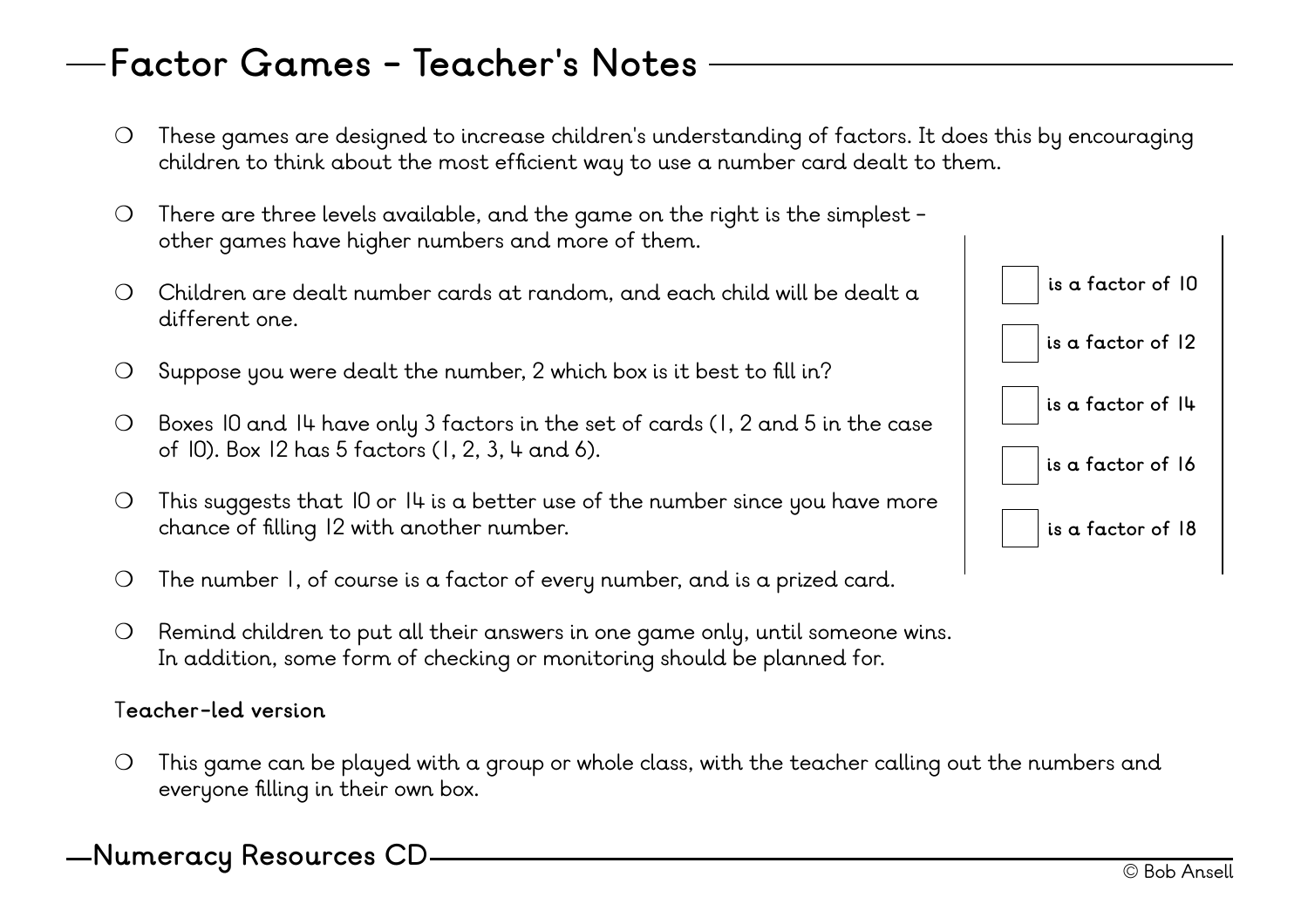## **Factor Game - 1**

**This is a game for two to nine players. You need one set of 1 - 9 cards (no zero) and a copy of this sheet for each player.** ❍ The cards are shuffled and each player is dealt a card. ❍ Each player tries to complete a row in Game 1. ❍ Here is an example with the card number 8. ❍ Any number which cannot be used is added to the reject boxes. ❍ The cards are shuffled and dealt again.  $\overline{O}$  The winner is the first person to complete a game. **is a factor of 18 is a factor of 16 is a factor of 14 is a factor of 12 is a factor of 10 Rejected Numbers 8 is a factor of 16 Game 1 is a factor of 18 is a factor of 16 is a factor of 14 is a factor of 12 is a factor of 10 Game 2 is a factor of 18 is a factor of 16 is a factor of 14 is a factor of 12 is a factor of 10 Game 3 is a factor of 18 is a factor of 16 is a factor of 14 is a factor of 12 is a factor of 10 Game 4 Rules**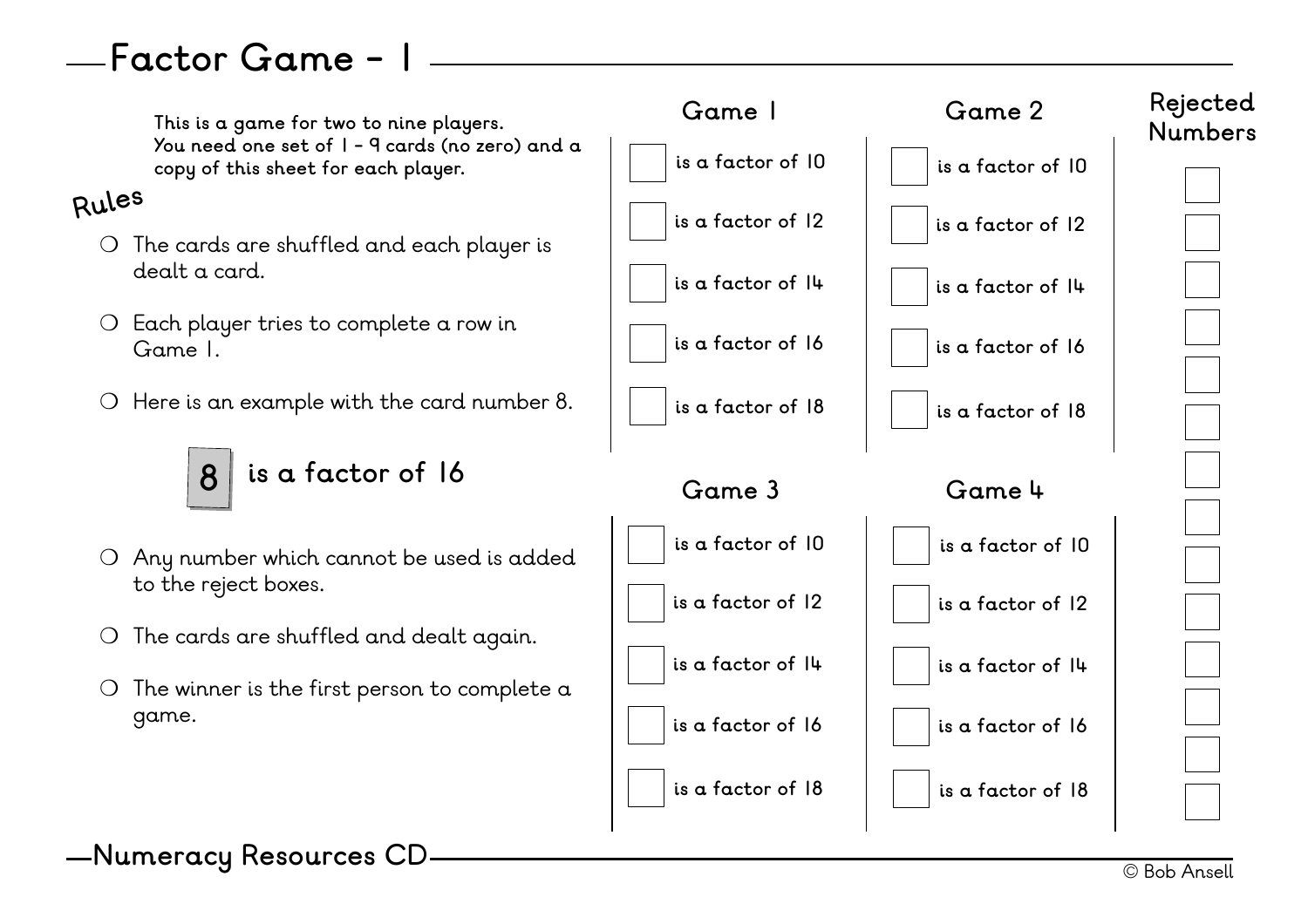### **Factor Game - 2**

**This is a game for two to nine players. You need one set of 1 - 9 cards (no zero) and a copy of this sheet for each player.**

#### **Rules**

- ❍ The cards are shuffled and each player is dealt a card.
- ❍ Each player tries to complete a row in Game 1.
- ❍ Here is an example with the number 8.



- ❍ Any number which cannot be used is put in the reject boxes.
- ❍ The cards are shuffled and dealt again.
- ❍ The winner is the first person to complete a game.



#### **Rejected Numbers**